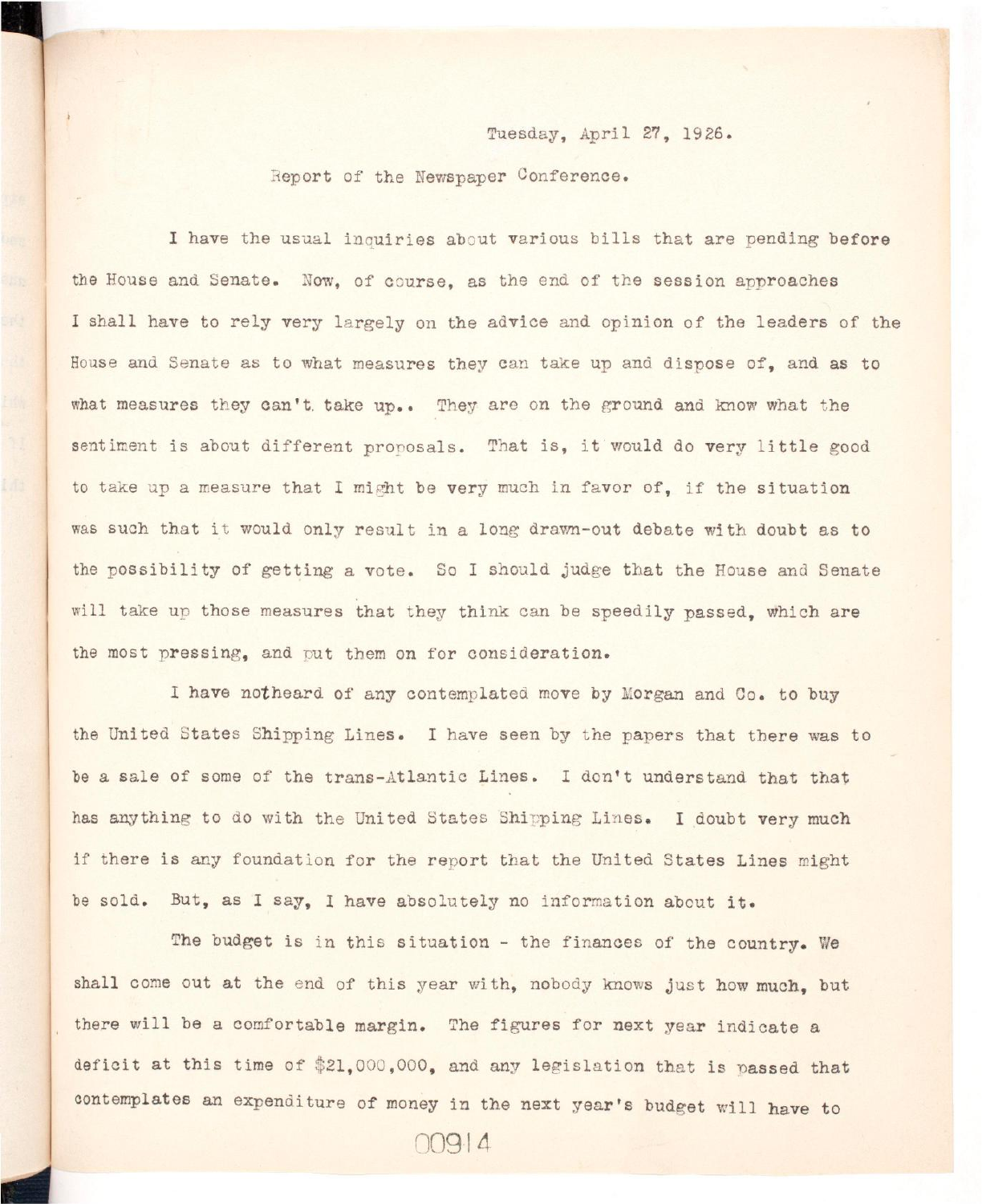take that into consideration. We can finance the requirements of this year all right. Continuing appropriations would be difficult to finance from the present outlook, on account of that situation. Of course if we should have a recession in business, so that our revenues should decrease, why the deficit would be increased.

I haven't made any decision about the appointment of a new member to the Shipping Board. There is some difference of opinion among the Senators from the Northwest as to what State ought to have it or what appointment ought to be made. I had expected that if we could get some legislation that it would leave me in a position to make an appointment for that locality that might better serve the general situation. If it becomes apparent that we can't get any legislation, than I shall do the best I can about filling the vacancy that now exists.

I haven't made any definite decision about where I shall go for the summer. I am still having a great many offers of houses and so on that are exceedingly attractive. No final decision has been made.

It is stated here that there are two radio bills pending, one that would establish a separate Commission in connection with the Department of Commerce, and that is pending in the House and has been passed, and the Interstate Commerce Committee of the Senate has reported a bill to establish a new bureau to have entire jurisdiction over the radio regulations. I haven't in mind the various provisions of either of these bills. I think it would be a wise policy to keep the supervision over radio or any other regulatory legislation under some of

00915

 $2.$